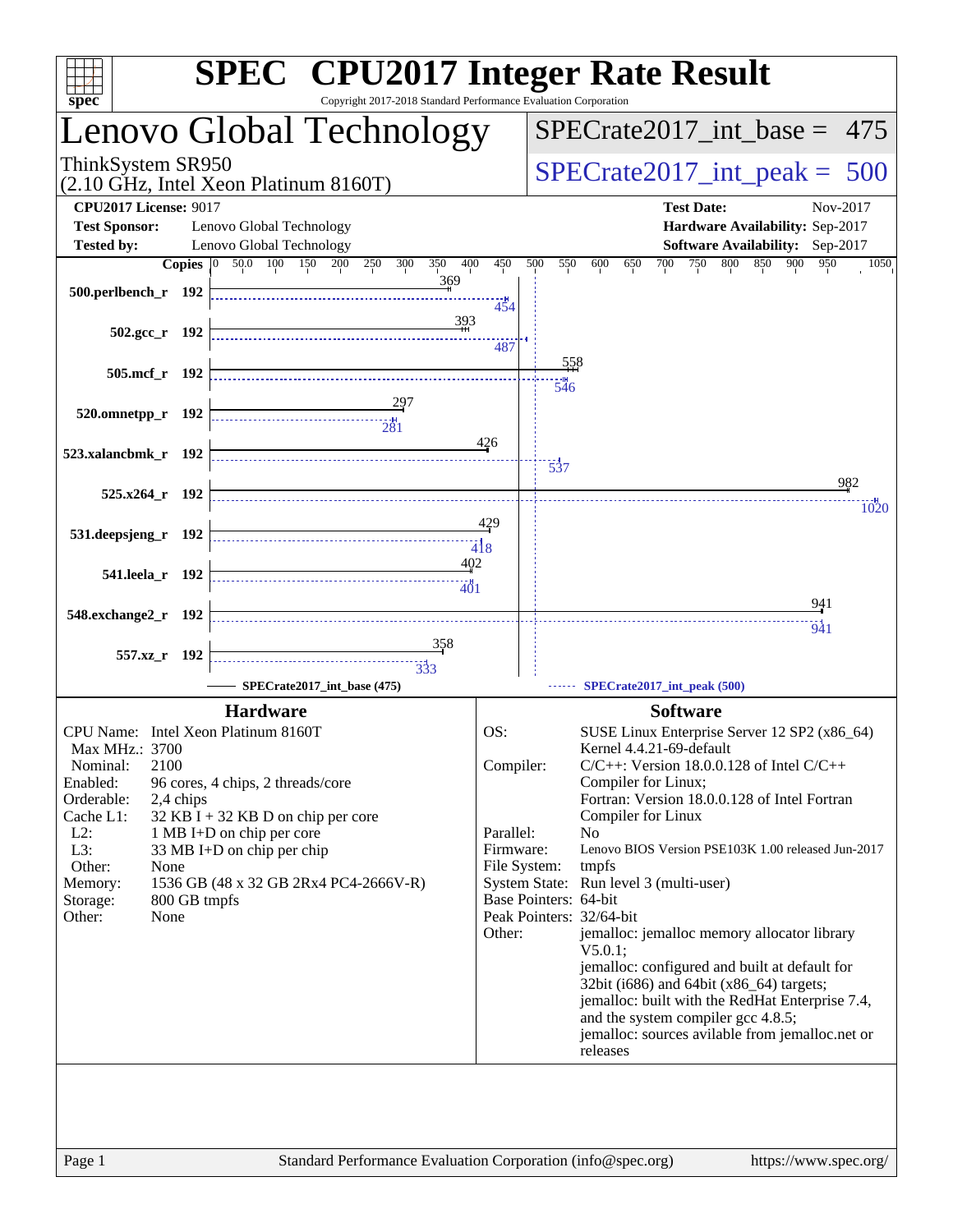

## Lenovo Global Technology

(2.10 GHz, Intel Xeon Platinum 8160T)

**[Test Sponsor:](http://www.spec.org/auto/cpu2017/Docs/result-fields.html#TestSponsor)** Lenovo Global Technology **[Hardware Availability:](http://www.spec.org/auto/cpu2017/Docs/result-fields.html#HardwareAvailability)** Sep-2017 **[Tested by:](http://www.spec.org/auto/cpu2017/Docs/result-fields.html#Testedby)** Lenovo Global Technology **[Software Availability:](http://www.spec.org/auto/cpu2017/Docs/result-fields.html#SoftwareAvailability)** Sep-2017

[SPECrate2017\\_int\\_base =](http://www.spec.org/auto/cpu2017/Docs/result-fields.html#SPECrate2017intbase) 475

ThinkSystem SR950<br>  $(2.10 \text{ GHz. Intel Yoon Plotinum } 8160 \text{T})$   $\text{SPECrate} 2017\_int\_peak = 500$ 

**[CPU2017 License:](http://www.spec.org/auto/cpu2017/Docs/result-fields.html#CPU2017License)** 9017 **[Test Date:](http://www.spec.org/auto/cpu2017/Docs/result-fields.html#TestDate)** Nov-2017

#### **[Results Table](http://www.spec.org/auto/cpu2017/Docs/result-fields.html#ResultsTable)**

|                                                                      | <b>Base</b>   |                |           |                |       | <b>Peak</b>    |       |               |                |              |                |              |                |              |
|----------------------------------------------------------------------|---------------|----------------|-----------|----------------|-------|----------------|-------|---------------|----------------|--------------|----------------|--------------|----------------|--------------|
| <b>Benchmark</b>                                                     | <b>Copies</b> | <b>Seconds</b> | Ratio     | <b>Seconds</b> | Ratio | <b>Seconds</b> | Ratio | <b>Copies</b> | <b>Seconds</b> | <b>Ratio</b> | <b>Seconds</b> | <b>Ratio</b> | <b>Seconds</b> | <b>Ratio</b> |
| $500.$ perlbench_r                                                   | 192           | 834            | 366       | 828            | 369   | 826            | 370   | 192           | 668            | 458          | 674            | 453          | 673            | 454          |
| $502.\text{gcc\_r}$                                                  | 192           | 702            | 387       | 693            | 393   | 683            | 398   | 192           | 558            | 488          | 559            | 486          | 559            | 487          |
| $505$ .mcf r                                                         | 192           | 549            | 565       | 556            | 558   | 564            | 550   | 192           | 565            | 549          | 568            | 546          | 572            | 542          |
| 520.omnetpp_r                                                        | 192           | 849            | 297       | 847            | 297   | 848            | 297   | 192           | 881            | 286          | 901            | 280          | 897            | <b>281</b>   |
| 523.xalancbmk_r                                                      | 192           | 476            | 426       | 474            | 428   | 476            | 426   | 192           | 378            | 537          | 377            | 538          | 378            | 537          |
| 525.x264 r                                                           | 192           | 343            | 980       | 342            | 983   | 342            | 982   | 192           | 329            | 1020         | 329            | 1020         | 327            | 1030         |
| 531.deepsjeng_r                                                      | 192           | 512            | 430       | 513            | 429   | 512            | 429   | 192           | 528            | 417          | 527            | 418          | 526            | 418          |
| 541.leela r                                                          | 192           | 795            | 400       | 791            | 402   | 790            | 402   | 192           | 789            | 403          | 794            | 400          | 794            | 401          |
| 548.exchange2_r                                                      | 192           | 534            | 942       | 534            | 941   | 535            | 940   | 192           | 535            | 940          | 535            | 941          | 535            | 941          |
| 557.xz r                                                             | 192           | 579            | 358       | 578            | 359   | 580            | 357   | 192           | 623            | 333          | 623            | <u>333</u>   | 624            | 333          |
| $SPECrate2017$ int base =                                            |               |                | 475       |                |       |                |       |               |                |              |                |              |                |              |
| $CDFC_{\text{mod}}(2017 \text{ in } \epsilon \text{ mod } \epsilon)$ |               |                | $F\Omega$ |                |       |                |       |               |                |              |                |              |                |              |

**[SPECrate2017\\_int\\_peak =](http://www.spec.org/auto/cpu2017/Docs/result-fields.html#SPECrate2017intpeak) 500**

Results appear in the [order in which they were run](http://www.spec.org/auto/cpu2017/Docs/result-fields.html#RunOrder). Bold underlined text [indicates a median measurement](http://www.spec.org/auto/cpu2017/Docs/result-fields.html#Median).

#### **[Submit Notes](http://www.spec.org/auto/cpu2017/Docs/result-fields.html#SubmitNotes)**

 The numactl mechanism was used to bind copies to processors. The config file option 'submit' was used to generate numactl commands to bind each copy to a specific processor. For details, please see the config file.

#### **[Operating System Notes](http://www.spec.org/auto/cpu2017/Docs/result-fields.html#OperatingSystemNotes)**

 Stack size set to unlimited using "ulimit -s unlimited" Tmpfs filesystem can be set with: mount -t tmpfs -o size=800g tmpfs /home Process tuning setting: echo 50000 > /proc/sys/kernel/sched\_cfs\_bandwidth\_slice\_us echo 240000000 > /proc/sys/kernel/sched\_latency\_ns echo 5000000 > /proc/sys/kernel/sched\_migration\_cost\_ns echo 100000000 > /proc/sys/kernel/sched\_min\_granularity\_ns echo 150000000 > /proc/sys/kernel/sched\_wakeup\_granularity\_ns

#### **[General Notes](http://www.spec.org/auto/cpu2017/Docs/result-fields.html#GeneralNotes)**

Environment variables set by runcpu before the start of the run: LD\_LIBRARY\_PATH = "/home/cpu2017.1.0.2.ic18.0/lib/ia32:/home/cpu2017.1.0.2.ic18.0/lib/intel64" LD\_LIBRARY\_PATH = "\$LD\_LIBRARY\_PATH:/home/cpu2017.1.0.2.ic18.0/je5.0.1-32:/home/cpu2017.1.0.2.ic18.0/je5.0.1-64" Binaries compiled on a system with 1x Intel Core i7-4790 CPU + 32GB RAM memory using Redhat Enterprise Linux 7.4 Transparent Huge Pages enabled by default Prior to runcpu invocation Filesystem page cache synced and cleared with:

**(Continued on next page)**

| Page 2 | Standard Performance Evaluation Corporation (info@spec.org) | https://www.spec.org/ |
|--------|-------------------------------------------------------------|-----------------------|
|--------|-------------------------------------------------------------|-----------------------|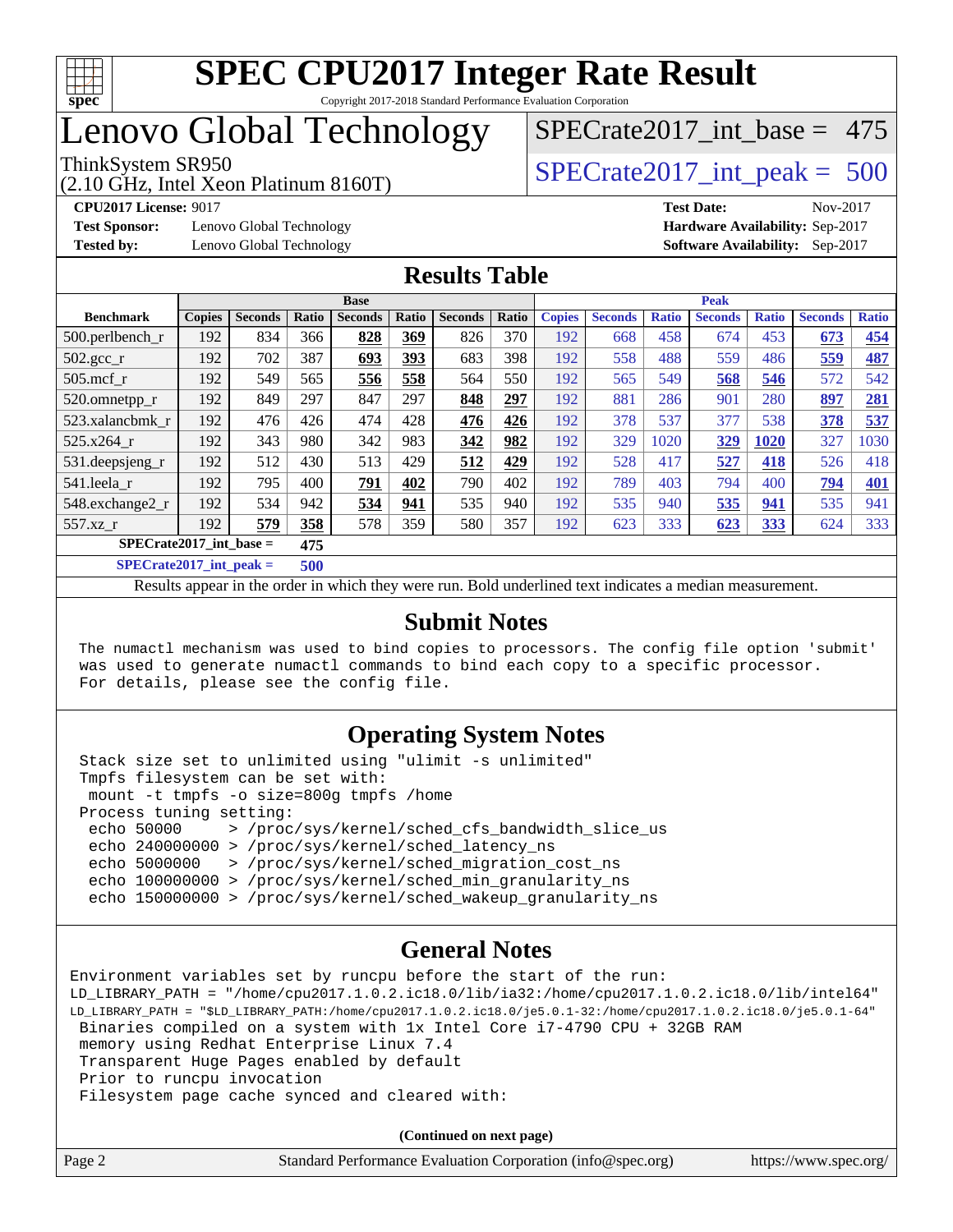

# **[SPEC CPU2017 Integer Rate Result](http://www.spec.org/auto/cpu2017/Docs/result-fields.html#SPECCPU2017IntegerRateResult)**

Copyright 2017-2018 Standard Performance Evaluation Corporation

## Lenovo Global Technology

 $SPECrate2017\_int\_base = 475$ 

(2.10 GHz, Intel Xeon Platinum 8160T)

ThinkSystem SR950<br>  $(2.10 \text{ GHz. Intel Yoon Plutium } 8160 \text{T})$   $\text{SPECrate} 2017\_int\_peak = 500$ 

**[Test Sponsor:](http://www.spec.org/auto/cpu2017/Docs/result-fields.html#TestSponsor)** Lenovo Global Technology **[Hardware Availability:](http://www.spec.org/auto/cpu2017/Docs/result-fields.html#HardwareAvailability)** Sep-2017 **[Tested by:](http://www.spec.org/auto/cpu2017/Docs/result-fields.html#Testedby)** Lenovo Global Technology **[Software Availability:](http://www.spec.org/auto/cpu2017/Docs/result-fields.html#SoftwareAvailability)** Sep-2017

**[CPU2017 License:](http://www.spec.org/auto/cpu2017/Docs/result-fields.html#CPU2017License)** 9017 **[Test Date:](http://www.spec.org/auto/cpu2017/Docs/result-fields.html#TestDate)** Nov-2017

#### **[General Notes \(Continued\)](http://www.spec.org/auto/cpu2017/Docs/result-fields.html#GeneralNotes)**

 sync; echo 3> /proc/sys/vm/drop\_caches runcpu command invoked through numactl i.e.: numactl --interleave=all runcpu <etc>

#### **[Platform Notes](http://www.spec.org/auto/cpu2017/Docs/result-fields.html#PlatformNotes)**

Page 3 Standard Performance Evaluation Corporation [\(info@spec.org\)](mailto:info@spec.org) <https://www.spec.org/> BIOS configuration: Choose Operating Mode set to Maximum Performance SNC set to Enable DCU Streamer Prefetcher set to Disable MONITORMWAIT set to Enable Execute Disable Bit set to Disable XPT Prefetcher set to Enable DCA set to Enable Sysinfo program /home/cpu2017.1.0.2.ic18.0/bin/sysinfo Rev: r5797 of 2017-06-14 96c45e4568ad54c135fd618bcc091c0f running on linux-uyxw Wed Nov 29 20:52:15 2017 SUT (System Under Test) info as seen by some common utilities. For more information on this section, see <https://www.spec.org/cpu2017/Docs/config.html#sysinfo> From /proc/cpuinfo model name : Intel(R) Xeon(R) Platinum 8160T CPU @ 2.10GHz 4 "physical id"s (chips) 192 "processors" cores, siblings (Caution: counting these is hw and system dependent. The following excerpts from /proc/cpuinfo might not be reliable. Use with caution.) cpu cores : 24 siblings : 48 physical 0: cores 0 1 2 3 4 5 8 9 10 11 12 13 16 17 18 19 20 21 24 25 26 27 28 29 physical 1: cores 0 1 2 3 4 5 8 9 10 11 12 13 16 17 18 19 20 21 24 25 26 27 28 29 physical 2: cores 0 1 2 3 4 5 8 9 10 11 12 13 16 17 18 19 20 21 24 25 26 27 28 29 physical 3: cores 0 1 2 3 4 5 8 9 10 11 12 13 16 17 18 19 20 21 24 25 26 27 28 29 From lscpu: Architecture: x86\_64 CPU op-mode(s): 32-bit, 64-bit Byte Order: Little Endian CPU(s): 192 On-line CPU(s) list: 0-191 Thread(s) per core: 2 Core(s) per socket: 24 Socket(s): 4 NUMA node(s): 8 Vendor ID: GenuineIntel **(Continued on next page)**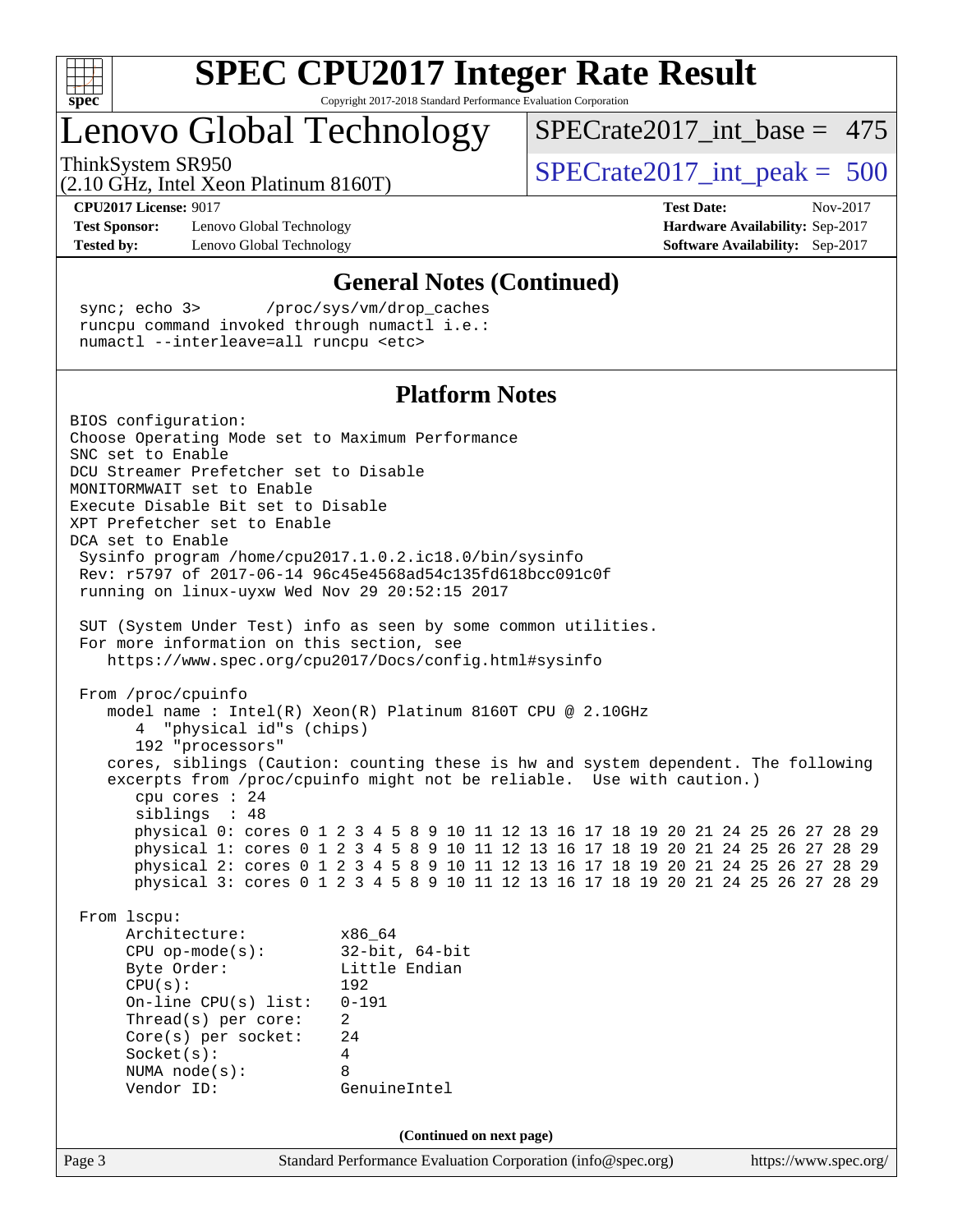

## Lenovo Global Technology

ThinkSystem SR950<br>  $(2.10 \text{ GHz. Intel Yoon Plotinum } 8160 \text{T})$   $\text{SPECrate} 2017\_int\_peak = 500$  $SPECrate2017\_int\_base = 475$ 

(2.10 GHz, Intel Xeon Platinum 8160T)

**[CPU2017 License:](http://www.spec.org/auto/cpu2017/Docs/result-fields.html#CPU2017License)** 9017 **[Test Date:](http://www.spec.org/auto/cpu2017/Docs/result-fields.html#TestDate)** Nov-2017 **[Test Sponsor:](http://www.spec.org/auto/cpu2017/Docs/result-fields.html#TestSponsor)** Lenovo Global Technology **[Hardware Availability:](http://www.spec.org/auto/cpu2017/Docs/result-fields.html#HardwareAvailability)** Sep-2017

**[Tested by:](http://www.spec.org/auto/cpu2017/Docs/result-fields.html#Testedby)** Lenovo Global Technology **[Software Availability:](http://www.spec.org/auto/cpu2017/Docs/result-fields.html#SoftwareAvailability)** Sep-2017

#### **[Platform Notes \(Continued\)](http://www.spec.org/auto/cpu2017/Docs/result-fields.html#PlatformNotes)**

 CPU family: 6 Model: 85 Model name: Intel(R) Xeon(R) Platinum 8160T CPU @ 2.10GHz Stepping: 4 CPU MHz: 2095.085 BogoMIPS: 4190.17 Virtualization: VT-x L1d cache: 32K L1i cache: 32K L2 cache: 1024K L3 cache: 33792K NUMA node0 CPU(s): 0-2,6-8,12-14,18-20,96-98,102-104,108-110,114-116 NUMA node1 CPU(s): 3-5,9-11,15-17,21-23,99-101,105-107,111-113,117-119 NUMA node2 CPU(s): 24-26,30-32,36-38,42-44,120-122,126-128,132-134,138-140 NUMA node3 CPU(s): 27-29,33-35,39-41,45-47,123-125,129-131,135-137,141-143 NUMA node4 CPU(s): 48-50,54-56,60-62,66-68,144-146,150-152,156-158,162-164 NUMA node5 CPU(s): 51-53,57-59,63-65,69-71,147-149,153-155,159-161,165-167 NUMA node6 CPU(s): 72-74,78-80,84-86,90-92,168-170,174-176,180-182,186-188 NUMA node7 CPU(s): 75-77,81-83,87-89,93-95,171-173,177-179,183-185,189-191 Flags: fpu vme de pse tsc msr pae mce cx8 apic sep mtrr pge mca cmov pat pse36 clflush dts acpi mmx fxsr sse sse2 ss ht tm pbe syscall nx pdpe1gb rdtscp lm constant\_tsc art arch\_perfmon pebs bts rep\_good nopl xtopology nonstop\_tsc aperfmperf eagerfpu pni pclmulqdq dtes64 monitor ds\_cpl vmx smx est tm2 ssse3 sdbg fma cx16 xtpr pdcm pcid dca sse4\_1 sse4\_2 x2apic movbe popcnt tsc\_deadline\_timer aes xsave avx f16c rdrand lahf\_lm abm 3dnowprefetch ida arat epb pln pts dtherm intel\_pt tpr\_shadow vnmi flexpriority ept vpid fsgsbase tsc\_adjust bmi1 hle avx2 smep bmi2 erms invpcid rtm cqm mpx avx512f avx512dq rdseed adx smap clflushopt clwb avx512cd avx512bw avx512vl xsaveopt xsavec xgetbv1 cqm\_llc cqm\_occup\_llc /proc/cpuinfo cache data cache size : 33792 KB From numactl --hardware WARNING: a numactl 'node' might or might not correspond to a physical chip. available: 8 nodes (0-7) node 0 cpus: 0 1 2 6 7 8 12 13 14 18 19 20 96 97 98 102 103 104 108 109 110 114 115 116 node 0 size: 192979 MB node 0 free: 192372 MB node 1 cpus: 3 4 5 9 10 11 15 16 17 21 22 23 99 100 101 105 106 107 111 112 113 117 118 119 node 1 size: 193521 MB node 1 free: 192880 MB node 2 cpus: 24 25 26 30 31 32 36 37 38 42 43 44 120 121 122 126 127 128 132 133 134 138 139 140 node 2 size: 193521 MB node 2 free: 192931 MB node 3 cpus: 27 28 29 33 34 35 39 40 41 45 46 47 123 124 125 129 130 131 135 136 137

**(Continued on next page)**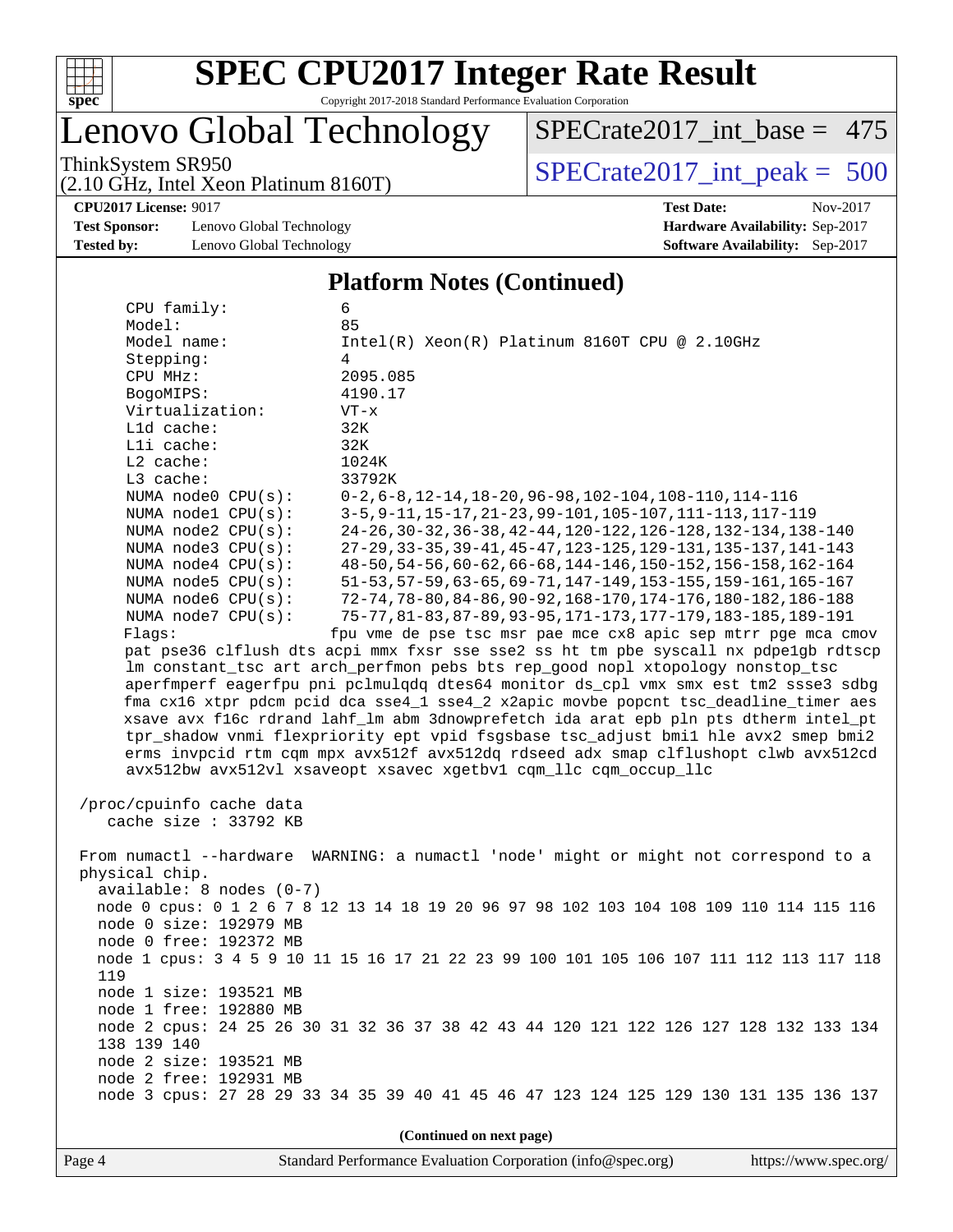

# **[SPEC CPU2017 Integer Rate Result](http://www.spec.org/auto/cpu2017/Docs/result-fields.html#SPECCPU2017IntegerRateResult)**

Copyright 2017-2018 Standard Performance Evaluation Corporation

## Lenovo Global Technology

ThinkSystem SR950<br>  $(2.10 \text{ GHz. Intel Yoon Plotinum } 8160 \text{T})$   $\text{SPECrate} 2017\_int\_peak = 500$  $SPECrate2017\_int\_base = 475$ 

(2.10 GHz, Intel Xeon Platinum 8160T)

**[Test Sponsor:](http://www.spec.org/auto/cpu2017/Docs/result-fields.html#TestSponsor)** Lenovo Global Technology **[Hardware Availability:](http://www.spec.org/auto/cpu2017/Docs/result-fields.html#HardwareAvailability)** Sep-2017 **[Tested by:](http://www.spec.org/auto/cpu2017/Docs/result-fields.html#Testedby)** Lenovo Global Technology **[Software Availability:](http://www.spec.org/auto/cpu2017/Docs/result-fields.html#SoftwareAvailability)** Sep-2017

**[CPU2017 License:](http://www.spec.org/auto/cpu2017/Docs/result-fields.html#CPU2017License)** 9017 **[Test Date:](http://www.spec.org/auto/cpu2017/Docs/result-fields.html#TestDate)** Nov-2017

#### **[Platform Notes \(Continued\)](http://www.spec.org/auto/cpu2017/Docs/result-fields.html#PlatformNotes)**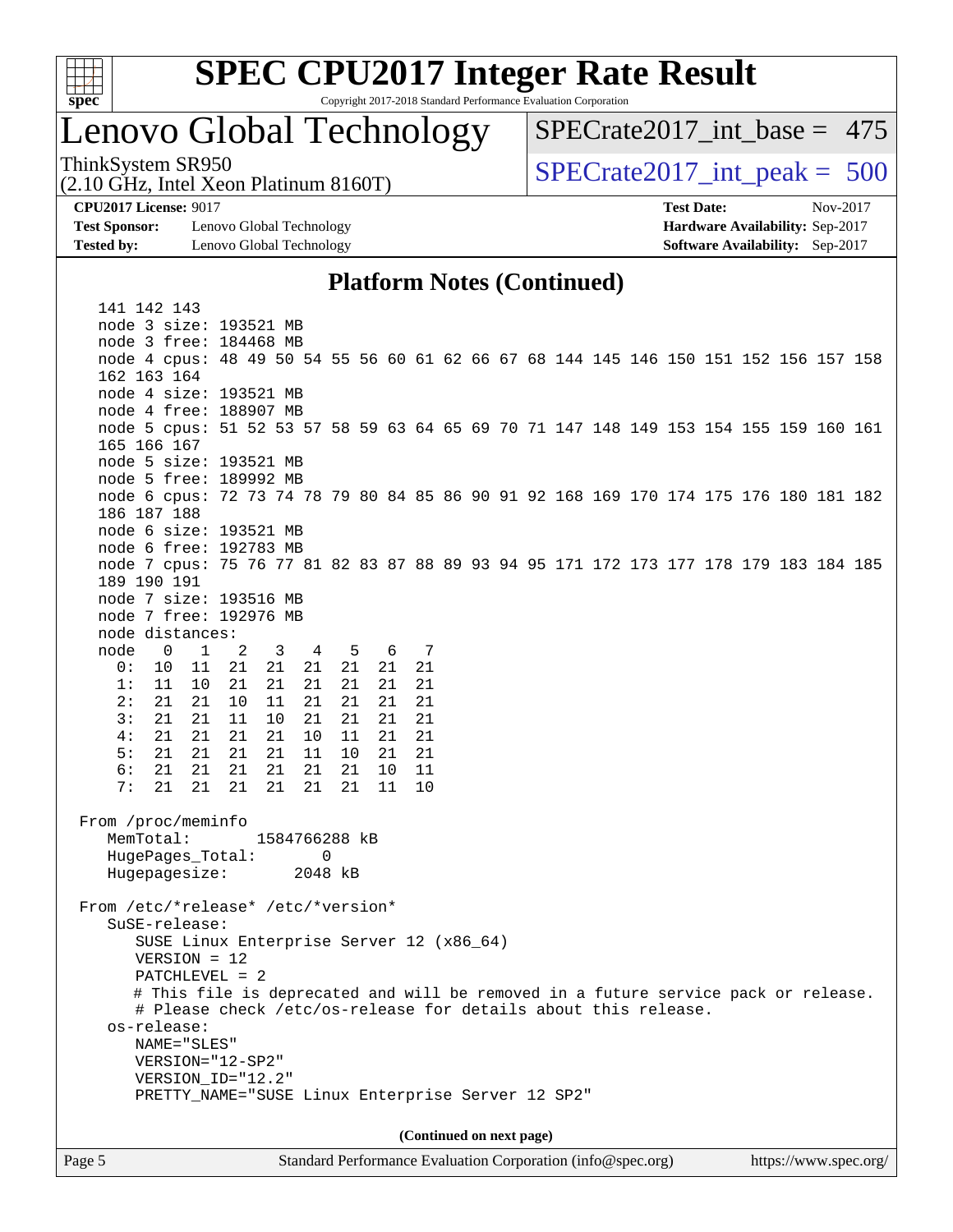

## Lenovo Global Technology

[SPECrate2017\\_int\\_base =](http://www.spec.org/auto/cpu2017/Docs/result-fields.html#SPECrate2017intbase) 475

(2.10 GHz, Intel Xeon Platinum 8160T)

ThinkSystem SR950<br>  $(2.10 \text{ GHz})$  Intel Xeon Platinum 8160T)  $\qquad$  [SPECrate2017\\_int\\_peak =](http://www.spec.org/auto/cpu2017/Docs/result-fields.html#SPECrate2017intpeak) 500

**[CPU2017 License:](http://www.spec.org/auto/cpu2017/Docs/result-fields.html#CPU2017License)** 9017 **[Test Date:](http://www.spec.org/auto/cpu2017/Docs/result-fields.html#TestDate)** Nov-2017

**[Test Sponsor:](http://www.spec.org/auto/cpu2017/Docs/result-fields.html#TestSponsor)** Lenovo Global Technology **[Hardware Availability:](http://www.spec.org/auto/cpu2017/Docs/result-fields.html#HardwareAvailability)** Sep-2017 **[Tested by:](http://www.spec.org/auto/cpu2017/Docs/result-fields.html#Testedby)** Lenovo Global Technology **[Software Availability:](http://www.spec.org/auto/cpu2017/Docs/result-fields.html#SoftwareAvailability)** Sep-2017

#### **[Platform Notes \(Continued\)](http://www.spec.org/auto/cpu2017/Docs/result-fields.html#PlatformNotes)**

 ID="sles" ANSI\_COLOR="0;32" CPE\_NAME="cpe:/o:suse:sles:12:sp2"

uname -a:

 Linux linux-uyxw 4.4.21-69-default #1 SMP Tue Oct 25 10:58:20 UTC 2016 (9464f67) x86\_64 x86\_64 x86\_64 GNU/Linux

run-level 3 Nov 29 20:49

 SPEC is set to: /home/cpu2017.1.0.2.ic18.0 Filesystem Type Size Used Avail Use% Mounted on tmpfs tmpfs 800G 11G 790G 2% /home

 Additional information from dmidecode follows. WARNING: Use caution when you interpret this section. The 'dmidecode' program reads system data which is "intended to allow hardware to be accurately determined", but the intent may not be met, as there are frequent changes to hardware, firmware, and the "DMTF SMBIOS" standard. BIOS Lenovo -[PSE103K-1.00]- 06/19/2017 Memory: 48x NO DIMM NO DIMM 48x Samsung M393A4K40BB2-CTD 32 GB 2 rank 2666

(End of data from sysinfo program)

#### **[Compiler Version Notes](http://www.spec.org/auto/cpu2017/Docs/result-fields.html#CompilerVersionNotes)**

| Page 6 | Standard Performance Evaluation Corporation (info@spec.org)<br>https://www.spec.org/                                 |
|--------|----------------------------------------------------------------------------------------------------------------------|
|        | (Continued on next page)                                                                                             |
|        | CXXC 520.omnetpp $r(base)$ 523.xalancbmk $r(base)$ 531.deepsjeng $r(base)$<br>$541.$ leela r(base)                   |
|        | icc (ICC) 18.0.0 20170811<br>Copyright (C) 1985-2017 Intel Corporation. All rights reserved.                         |
| CC.    | 500.perlbench $r(\text{peak})$ 502.gcc $r(\text{peak})$                                                              |
|        | icc (ICC) 18.0.0 20170811<br>Copyright (C) 1985-2017 Intel Corporation. All rights reserved.                         |
| CC.    | 500.perlbench $r(base)$ 502.qcc $r(base)$ 505.mcf $r(base, peak)$<br>525.x264 $r(base, peak)$ 557.xz $r(base, peak)$ |
|        |                                                                                                                      |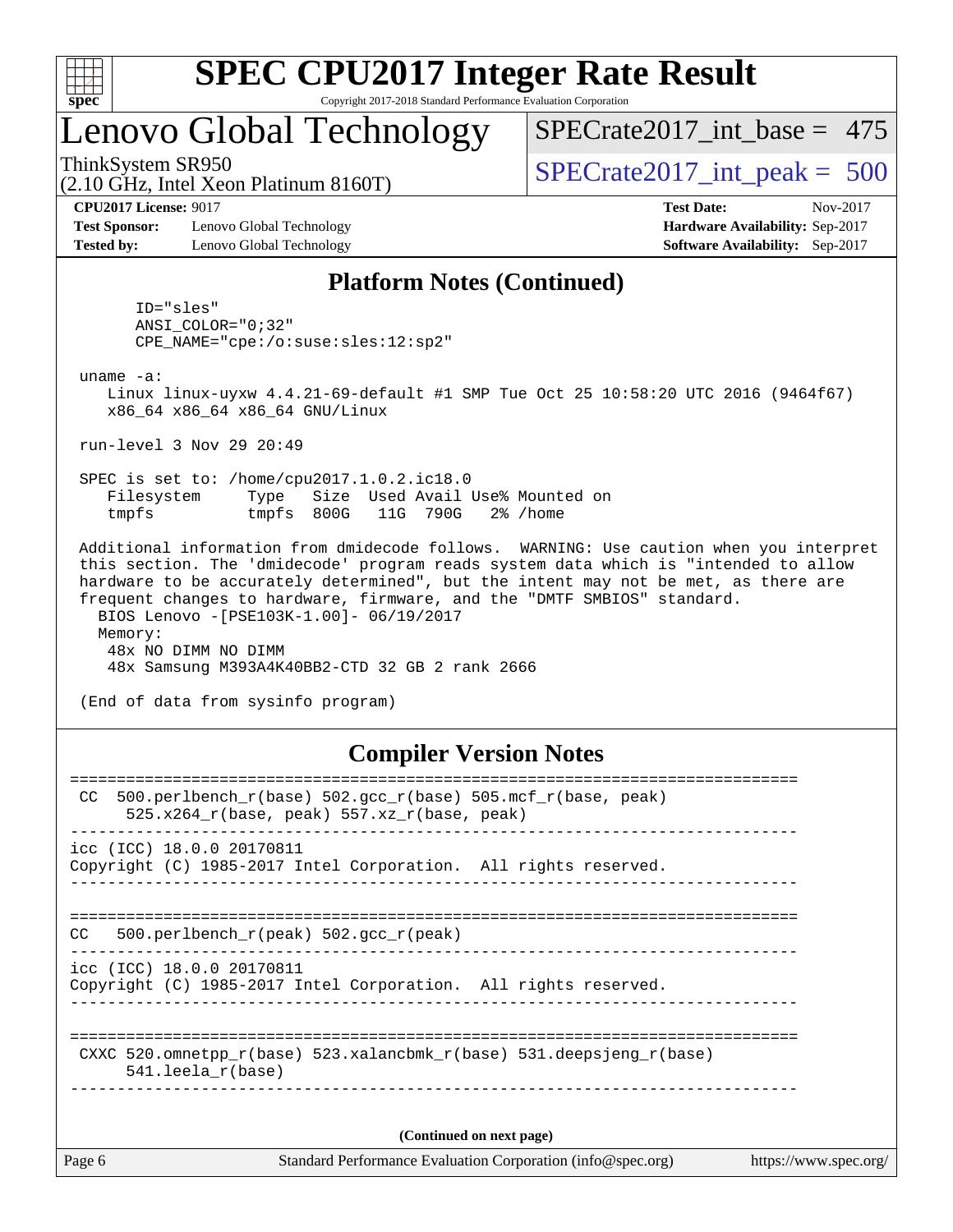

# **[SPEC CPU2017 Integer Rate Result](http://www.spec.org/auto/cpu2017/Docs/result-fields.html#SPECCPU2017IntegerRateResult)**

Copyright 2017-2018 Standard Performance Evaluation Corporation

## Lenovo Global Technology

ThinkSystem SR950<br>(2.10 GHz, Intel Xeon Platinum 8160T)  $\begin{array}{r} | \text{SPECrate2017\_int\_peak} = 500 \end{array}$ [SPECrate2017\\_int\\_base =](http://www.spec.org/auto/cpu2017/Docs/result-fields.html#SPECrate2017intbase) 475

(2.10 GHz, Intel Xeon Platinum 8160T)

**[Test Sponsor:](http://www.spec.org/auto/cpu2017/Docs/result-fields.html#TestSponsor)** Lenovo Global Technology **[Hardware Availability:](http://www.spec.org/auto/cpu2017/Docs/result-fields.html#HardwareAvailability)** Sep-2017 **[Tested by:](http://www.spec.org/auto/cpu2017/Docs/result-fields.html#Testedby)** Lenovo Global Technology **[Software Availability:](http://www.spec.org/auto/cpu2017/Docs/result-fields.html#SoftwareAvailability)** Sep-2017

**[CPU2017 License:](http://www.spec.org/auto/cpu2017/Docs/result-fields.html#CPU2017License)** 9017 **[Test Date:](http://www.spec.org/auto/cpu2017/Docs/result-fields.html#TestDate)** Nov-2017

#### **[Compiler Version Notes \(Continued\)](http://www.spec.org/auto/cpu2017/Docs/result-fields.html#CompilerVersionNotes)**

| icpc (ICC) 18.0.0 20170811<br>Copyright (C) 1985-2017 Intel Corporation. All rights reserved.                           |
|-------------------------------------------------------------------------------------------------------------------------|
| CXXC 520.omnetpp $r(\text{peak})$ 523.xalancbmk $r(\text{peak})$ 531.deepsjeng $r(\text{peak})$<br>$541.$ leela r(peak) |
| icpc (ICC) 18.0.0 20170811<br>Copyright (C) 1985-2017 Intel Corporation. All rights reserved.                           |
| FC 548.exchange2 r(base, peak)                                                                                          |
| ifort (IFORT) 18.0.0 20170811<br>Copyright (C) 1985-2017 Intel Corporation. All rights reserved.                        |

## **[Base Compiler Invocation](http://www.spec.org/auto/cpu2017/Docs/result-fields.html#BaseCompilerInvocation)**

[C benchmarks](http://www.spec.org/auto/cpu2017/Docs/result-fields.html#Cbenchmarks): [icc](http://www.spec.org/cpu2017/results/res2017q4/cpu2017-20171212-01740.flags.html#user_CCbase_intel_icc_18.0_66fc1ee009f7361af1fbd72ca7dcefbb700085f36577c54f309893dd4ec40d12360134090235512931783d35fd58c0460139e722d5067c5574d8eaf2b3e37e92)

[C++ benchmarks:](http://www.spec.org/auto/cpu2017/Docs/result-fields.html#CXXbenchmarks) [icpc](http://www.spec.org/cpu2017/results/res2017q4/cpu2017-20171212-01740.flags.html#user_CXXbase_intel_icpc_18.0_c510b6838c7f56d33e37e94d029a35b4a7bccf4766a728ee175e80a419847e808290a9b78be685c44ab727ea267ec2f070ec5dc83b407c0218cded6866a35d07)

[Fortran benchmarks](http://www.spec.org/auto/cpu2017/Docs/result-fields.html#Fortranbenchmarks): [ifort](http://www.spec.org/cpu2017/results/res2017q4/cpu2017-20171212-01740.flags.html#user_FCbase_intel_ifort_18.0_8111460550e3ca792625aed983ce982f94888b8b503583aa7ba2b8303487b4d8a21a13e7191a45c5fd58ff318f48f9492884d4413fa793fd88dd292cad7027ca)

## **[Base Portability Flags](http://www.spec.org/auto/cpu2017/Docs/result-fields.html#BasePortabilityFlags)**

 500.perlbench\_r: [-DSPEC\\_LP64](http://www.spec.org/cpu2017/results/res2017q4/cpu2017-20171212-01740.flags.html#b500.perlbench_r_basePORTABILITY_DSPEC_LP64) [-DSPEC\\_LINUX\\_X64](http://www.spec.org/cpu2017/results/res2017q4/cpu2017-20171212-01740.flags.html#b500.perlbench_r_baseCPORTABILITY_DSPEC_LINUX_X64) 502.gcc\_r: [-DSPEC\\_LP64](http://www.spec.org/cpu2017/results/res2017q4/cpu2017-20171212-01740.flags.html#suite_basePORTABILITY502_gcc_r_DSPEC_LP64) 505.mcf\_r: [-DSPEC\\_LP64](http://www.spec.org/cpu2017/results/res2017q4/cpu2017-20171212-01740.flags.html#suite_basePORTABILITY505_mcf_r_DSPEC_LP64) 520.omnetpp\_r: [-DSPEC\\_LP64](http://www.spec.org/cpu2017/results/res2017q4/cpu2017-20171212-01740.flags.html#suite_basePORTABILITY520_omnetpp_r_DSPEC_LP64) 523.xalancbmk\_r: [-DSPEC\\_LP64](http://www.spec.org/cpu2017/results/res2017q4/cpu2017-20171212-01740.flags.html#suite_basePORTABILITY523_xalancbmk_r_DSPEC_LP64) [-DSPEC\\_LINUX](http://www.spec.org/cpu2017/results/res2017q4/cpu2017-20171212-01740.flags.html#b523.xalancbmk_r_baseCXXPORTABILITY_DSPEC_LINUX) 525.x264\_r: [-DSPEC\\_LP64](http://www.spec.org/cpu2017/results/res2017q4/cpu2017-20171212-01740.flags.html#suite_basePORTABILITY525_x264_r_DSPEC_LP64) 531.deepsjeng\_r: [-DSPEC\\_LP64](http://www.spec.org/cpu2017/results/res2017q4/cpu2017-20171212-01740.flags.html#suite_basePORTABILITY531_deepsjeng_r_DSPEC_LP64) 541.leela\_r: [-DSPEC\\_LP64](http://www.spec.org/cpu2017/results/res2017q4/cpu2017-20171212-01740.flags.html#suite_basePORTABILITY541_leela_r_DSPEC_LP64) 548.exchange2\_r: [-DSPEC\\_LP64](http://www.spec.org/cpu2017/results/res2017q4/cpu2017-20171212-01740.flags.html#suite_basePORTABILITY548_exchange2_r_DSPEC_LP64) 557.xz\_r: [-DSPEC\\_LP64](http://www.spec.org/cpu2017/results/res2017q4/cpu2017-20171212-01740.flags.html#suite_basePORTABILITY557_xz_r_DSPEC_LP64)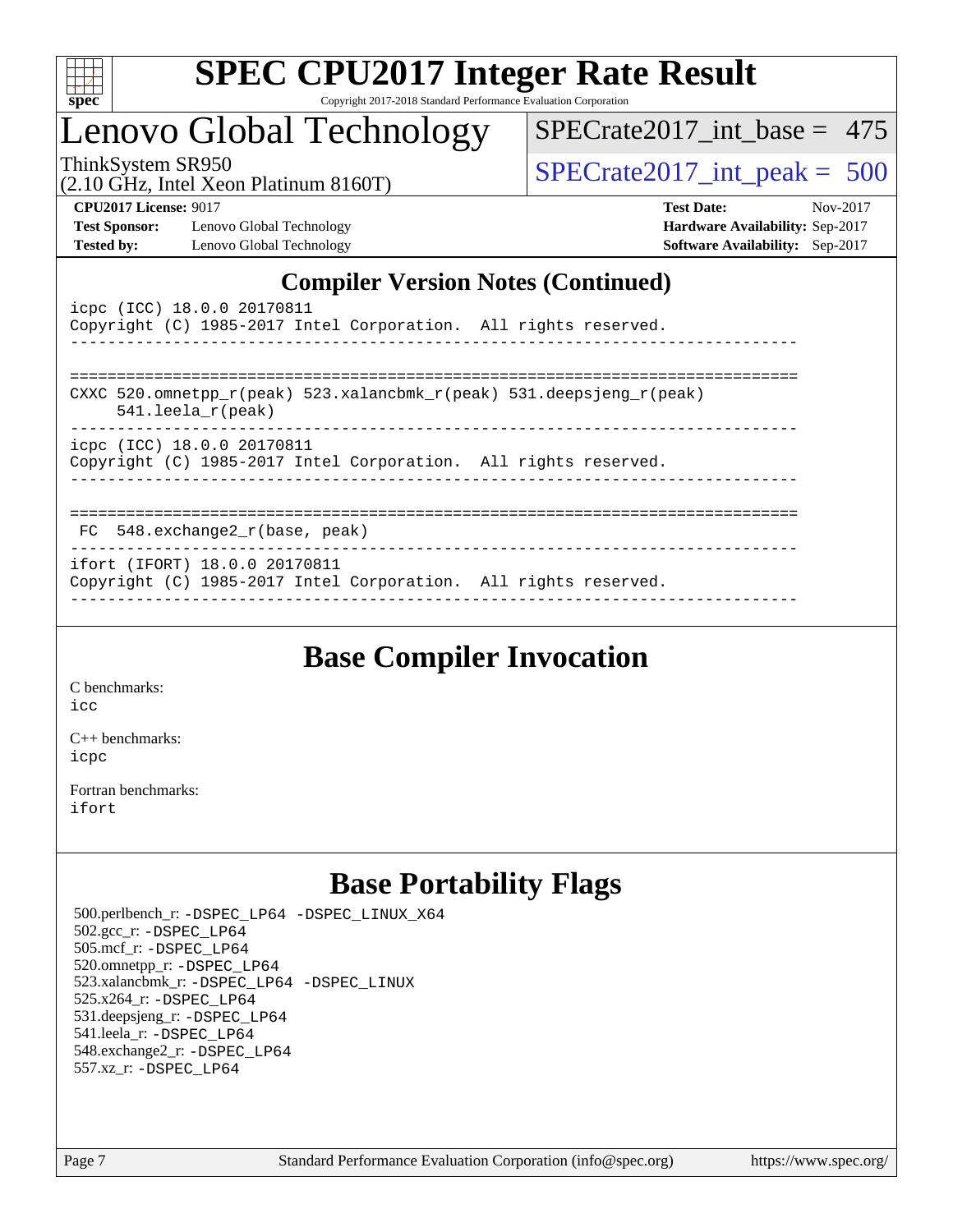

## Lenovo Global Technology

[SPECrate2017\\_int\\_base =](http://www.spec.org/auto/cpu2017/Docs/result-fields.html#SPECrate2017intbase) 475

(2.10 GHz, Intel Xeon Platinum 8160T)

ThinkSystem SR950<br>(2.10 GHz, Intel Xeon Platinum 8160T)  $\begin{array}{r} | \text{SPECrate2017\_int\_peak} = 500 \end{array}$ 

**[Test Sponsor:](http://www.spec.org/auto/cpu2017/Docs/result-fields.html#TestSponsor)** Lenovo Global Technology **[Hardware Availability:](http://www.spec.org/auto/cpu2017/Docs/result-fields.html#HardwareAvailability)** Sep-2017 **[Tested by:](http://www.spec.org/auto/cpu2017/Docs/result-fields.html#Testedby)** Lenovo Global Technology **[Software Availability:](http://www.spec.org/auto/cpu2017/Docs/result-fields.html#SoftwareAvailability)** Sep-2017

**[CPU2017 License:](http://www.spec.org/auto/cpu2017/Docs/result-fields.html#CPU2017License)** 9017 **[Test Date:](http://www.spec.org/auto/cpu2017/Docs/result-fields.html#TestDate)** Nov-2017

## **[Base Optimization Flags](http://www.spec.org/auto/cpu2017/Docs/result-fields.html#BaseOptimizationFlags)**

[C benchmarks:](http://www.spec.org/auto/cpu2017/Docs/result-fields.html#Cbenchmarks)

[-Wl,-z,muldefs](http://www.spec.org/cpu2017/results/res2017q4/cpu2017-20171212-01740.flags.html#user_CCbase_link_force_multiple1_b4cbdb97b34bdee9ceefcfe54f4c8ea74255f0b02a4b23e853cdb0e18eb4525ac79b5a88067c842dd0ee6996c24547a27a4b99331201badda8798ef8a743f577) [-xCORE-AVX512](http://www.spec.org/cpu2017/results/res2017q4/cpu2017-20171212-01740.flags.html#user_CCbase_f-xCORE-AVX512) [-ipo](http://www.spec.org/cpu2017/results/res2017q4/cpu2017-20171212-01740.flags.html#user_CCbase_f-ipo) [-O3](http://www.spec.org/cpu2017/results/res2017q4/cpu2017-20171212-01740.flags.html#user_CCbase_f-O3) [-no-prec-div](http://www.spec.org/cpu2017/results/res2017q4/cpu2017-20171212-01740.flags.html#user_CCbase_f-no-prec-div) [-qopt-mem-layout-trans=3](http://www.spec.org/cpu2017/results/res2017q4/cpu2017-20171212-01740.flags.html#user_CCbase_f-qopt-mem-layout-trans_de80db37974c74b1f0e20d883f0b675c88c3b01e9d123adea9b28688d64333345fb62bc4a798493513fdb68f60282f9a726aa07f478b2f7113531aecce732043) [-L/usr/local/je5.0.1-64/lib](http://www.spec.org/cpu2017/results/res2017q4/cpu2017-20171212-01740.flags.html#user_CCbase_jemalloc_link_path64_4b10a636b7bce113509b17f3bd0d6226c5fb2346b9178c2d0232c14f04ab830f976640479e5c33dc2bcbbdad86ecfb6634cbbd4418746f06f368b512fced5394) [-ljemalloc](http://www.spec.org/cpu2017/results/res2017q4/cpu2017-20171212-01740.flags.html#user_CCbase_jemalloc_link_lib_d1249b907c500fa1c0672f44f562e3d0f79738ae9e3c4a9c376d49f265a04b9c99b167ecedbf6711b3085be911c67ff61f150a17b3472be731631ba4d0471706)

[C++ benchmarks](http://www.spec.org/auto/cpu2017/Docs/result-fields.html#CXXbenchmarks):

[-Wl,-z,muldefs](http://www.spec.org/cpu2017/results/res2017q4/cpu2017-20171212-01740.flags.html#user_CXXbase_link_force_multiple1_b4cbdb97b34bdee9ceefcfe54f4c8ea74255f0b02a4b23e853cdb0e18eb4525ac79b5a88067c842dd0ee6996c24547a27a4b99331201badda8798ef8a743f577) [-xCORE-AVX512](http://www.spec.org/cpu2017/results/res2017q4/cpu2017-20171212-01740.flags.html#user_CXXbase_f-xCORE-AVX512) [-ipo](http://www.spec.org/cpu2017/results/res2017q4/cpu2017-20171212-01740.flags.html#user_CXXbase_f-ipo) [-O3](http://www.spec.org/cpu2017/results/res2017q4/cpu2017-20171212-01740.flags.html#user_CXXbase_f-O3) [-no-prec-div](http://www.spec.org/cpu2017/results/res2017q4/cpu2017-20171212-01740.flags.html#user_CXXbase_f-no-prec-div) [-qopt-mem-layout-trans=3](http://www.spec.org/cpu2017/results/res2017q4/cpu2017-20171212-01740.flags.html#user_CXXbase_f-qopt-mem-layout-trans_de80db37974c74b1f0e20d883f0b675c88c3b01e9d123adea9b28688d64333345fb62bc4a798493513fdb68f60282f9a726aa07f478b2f7113531aecce732043) [-L/usr/local/je5.0.1-64/lib](http://www.spec.org/cpu2017/results/res2017q4/cpu2017-20171212-01740.flags.html#user_CXXbase_jemalloc_link_path64_4b10a636b7bce113509b17f3bd0d6226c5fb2346b9178c2d0232c14f04ab830f976640479e5c33dc2bcbbdad86ecfb6634cbbd4418746f06f368b512fced5394) [-ljemalloc](http://www.spec.org/cpu2017/results/res2017q4/cpu2017-20171212-01740.flags.html#user_CXXbase_jemalloc_link_lib_d1249b907c500fa1c0672f44f562e3d0f79738ae9e3c4a9c376d49f265a04b9c99b167ecedbf6711b3085be911c67ff61f150a17b3472be731631ba4d0471706)

[Fortran benchmarks:](http://www.spec.org/auto/cpu2017/Docs/result-fields.html#Fortranbenchmarks)

[-Wl,-z,muldefs](http://www.spec.org/cpu2017/results/res2017q4/cpu2017-20171212-01740.flags.html#user_FCbase_link_force_multiple1_b4cbdb97b34bdee9ceefcfe54f4c8ea74255f0b02a4b23e853cdb0e18eb4525ac79b5a88067c842dd0ee6996c24547a27a4b99331201badda8798ef8a743f577) [-xCORE-AVX512](http://www.spec.org/cpu2017/results/res2017q4/cpu2017-20171212-01740.flags.html#user_FCbase_f-xCORE-AVX512) [-ipo](http://www.spec.org/cpu2017/results/res2017q4/cpu2017-20171212-01740.flags.html#user_FCbase_f-ipo) [-O3](http://www.spec.org/cpu2017/results/res2017q4/cpu2017-20171212-01740.flags.html#user_FCbase_f-O3) [-no-prec-div](http://www.spec.org/cpu2017/results/res2017q4/cpu2017-20171212-01740.flags.html#user_FCbase_f-no-prec-div) [-qopt-mem-layout-trans=3](http://www.spec.org/cpu2017/results/res2017q4/cpu2017-20171212-01740.flags.html#user_FCbase_f-qopt-mem-layout-trans_de80db37974c74b1f0e20d883f0b675c88c3b01e9d123adea9b28688d64333345fb62bc4a798493513fdb68f60282f9a726aa07f478b2f7113531aecce732043) [-nostandard-realloc-lhs](http://www.spec.org/cpu2017/results/res2017q4/cpu2017-20171212-01740.flags.html#user_FCbase_f_2003_std_realloc_82b4557e90729c0f113870c07e44d33d6f5a304b4f63d4c15d2d0f1fab99f5daaed73bdb9275d9ae411527f28b936061aa8b9c8f2d63842963b95c9dd6426b8a) [-align array32byte](http://www.spec.org/cpu2017/results/res2017q4/cpu2017-20171212-01740.flags.html#user_FCbase_align_array32byte_b982fe038af199962ba9a80c053b8342c548c85b40b8e86eb3cc33dee0d7986a4af373ac2d51c3f7cf710a18d62fdce2948f201cd044323541f22fc0fffc51b6) [-L/usr/local/je5.0.1-64/lib](http://www.spec.org/cpu2017/results/res2017q4/cpu2017-20171212-01740.flags.html#user_FCbase_jemalloc_link_path64_4b10a636b7bce113509b17f3bd0d6226c5fb2346b9178c2d0232c14f04ab830f976640479e5c33dc2bcbbdad86ecfb6634cbbd4418746f06f368b512fced5394) [-ljemalloc](http://www.spec.org/cpu2017/results/res2017q4/cpu2017-20171212-01740.flags.html#user_FCbase_jemalloc_link_lib_d1249b907c500fa1c0672f44f562e3d0f79738ae9e3c4a9c376d49f265a04b9c99b167ecedbf6711b3085be911c67ff61f150a17b3472be731631ba4d0471706)

## **[Base Other Flags](http://www.spec.org/auto/cpu2017/Docs/result-fields.html#BaseOtherFlags)**

[C benchmarks](http://www.spec.org/auto/cpu2017/Docs/result-fields.html#Cbenchmarks):  $-m64 - std= c11$  $-m64 - std= c11$ 

[C++ benchmarks:](http://www.spec.org/auto/cpu2017/Docs/result-fields.html#CXXbenchmarks) [-m64](http://www.spec.org/cpu2017/results/res2017q4/cpu2017-20171212-01740.flags.html#user_CXXbase_intel_intel64_18.0_af43caccfc8ded86e7699f2159af6efc7655f51387b94da716254467f3c01020a5059329e2569e4053f409e7c9202a7efc638f7a6d1ffb3f52dea4a3e31d82ab)

[Fortran benchmarks](http://www.spec.org/auto/cpu2017/Docs/result-fields.html#Fortranbenchmarks): [-m64](http://www.spec.org/cpu2017/results/res2017q4/cpu2017-20171212-01740.flags.html#user_FCbase_intel_intel64_18.0_af43caccfc8ded86e7699f2159af6efc7655f51387b94da716254467f3c01020a5059329e2569e4053f409e7c9202a7efc638f7a6d1ffb3f52dea4a3e31d82ab)

## **[Peak Compiler Invocation](http://www.spec.org/auto/cpu2017/Docs/result-fields.html#PeakCompilerInvocation)**

[C benchmarks](http://www.spec.org/auto/cpu2017/Docs/result-fields.html#Cbenchmarks): [icc](http://www.spec.org/cpu2017/results/res2017q4/cpu2017-20171212-01740.flags.html#user_CCpeak_intel_icc_18.0_66fc1ee009f7361af1fbd72ca7dcefbb700085f36577c54f309893dd4ec40d12360134090235512931783d35fd58c0460139e722d5067c5574d8eaf2b3e37e92)

[C++ benchmarks:](http://www.spec.org/auto/cpu2017/Docs/result-fields.html#CXXbenchmarks) [icpc](http://www.spec.org/cpu2017/results/res2017q4/cpu2017-20171212-01740.flags.html#user_CXXpeak_intel_icpc_18.0_c510b6838c7f56d33e37e94d029a35b4a7bccf4766a728ee175e80a419847e808290a9b78be685c44ab727ea267ec2f070ec5dc83b407c0218cded6866a35d07)

[Fortran benchmarks](http://www.spec.org/auto/cpu2017/Docs/result-fields.html#Fortranbenchmarks): [ifort](http://www.spec.org/cpu2017/results/res2017q4/cpu2017-20171212-01740.flags.html#user_FCpeak_intel_ifort_18.0_8111460550e3ca792625aed983ce982f94888b8b503583aa7ba2b8303487b4d8a21a13e7191a45c5fd58ff318f48f9492884d4413fa793fd88dd292cad7027ca)

## **[Peak Portability Flags](http://www.spec.org/auto/cpu2017/Docs/result-fields.html#PeakPortabilityFlags)**

 500.perlbench\_r: [-DSPEC\\_LP64](http://www.spec.org/cpu2017/results/res2017q4/cpu2017-20171212-01740.flags.html#b500.perlbench_r_peakPORTABILITY_DSPEC_LP64) [-DSPEC\\_LINUX\\_X64](http://www.spec.org/cpu2017/results/res2017q4/cpu2017-20171212-01740.flags.html#b500.perlbench_r_peakCPORTABILITY_DSPEC_LINUX_X64) 502.gcc\_r: [-D\\_FILE\\_OFFSET\\_BITS=64](http://www.spec.org/cpu2017/results/res2017q4/cpu2017-20171212-01740.flags.html#user_peakPORTABILITY502_gcc_r_file_offset_bits_64_5ae949a99b284ddf4e95728d47cb0843d81b2eb0e18bdfe74bbf0f61d0b064f4bda2f10ea5eb90e1dcab0e84dbc592acfc5018bc955c18609f94ddb8d550002c)

**(Continued on next page)**

Page 8 Standard Performance Evaluation Corporation [\(info@spec.org\)](mailto:info@spec.org) <https://www.spec.org/>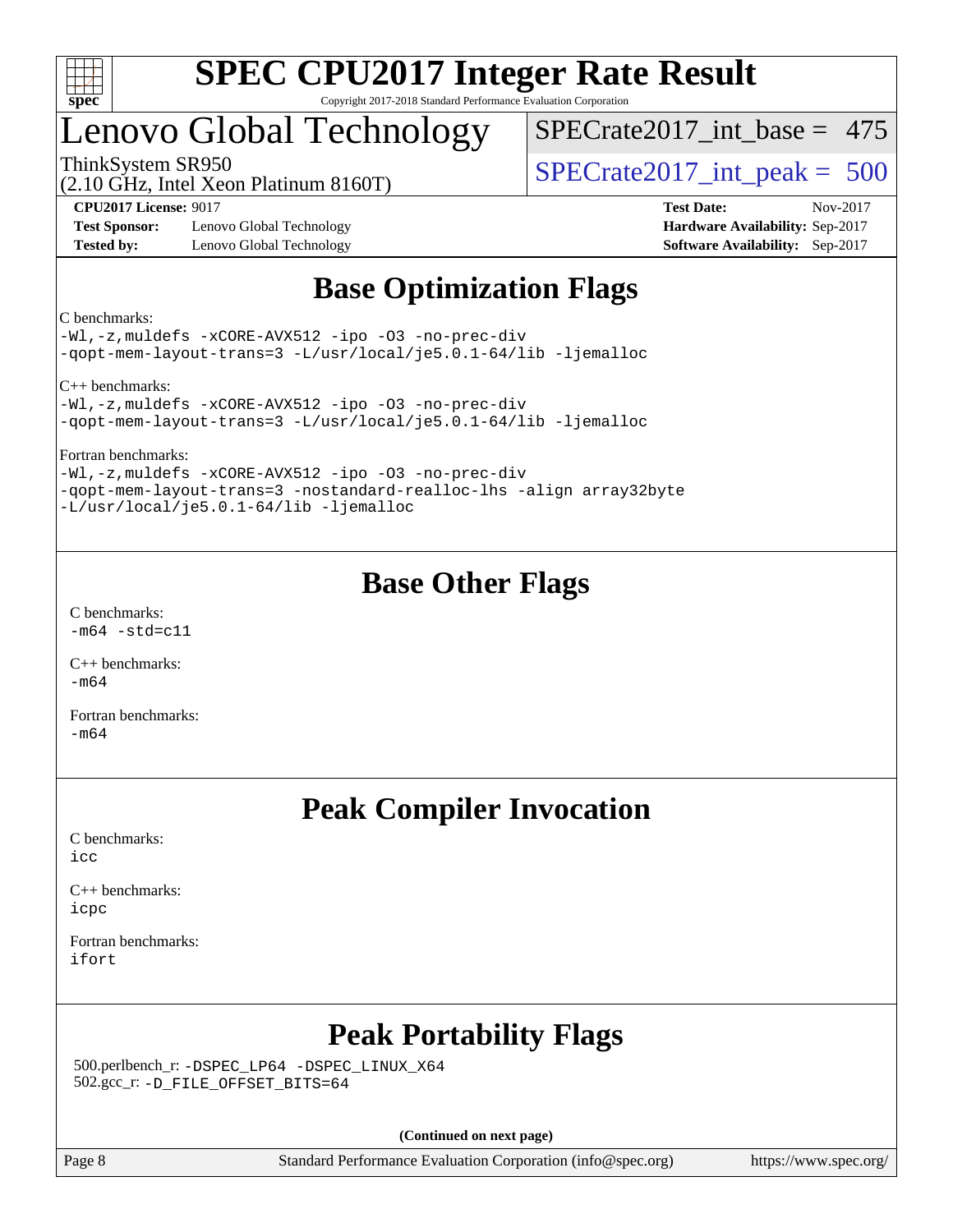

## Lenovo Global Technology

[SPECrate2017\\_int\\_base =](http://www.spec.org/auto/cpu2017/Docs/result-fields.html#SPECrate2017intbase) 475

ThinkSystem SR950<br>  $(2.10 \text{ GHz. Intel Yoon Plutium } 8160 \text{T})$   $\text{SPECrate} 2017\_int\_peak = 500$ 

**[Test Sponsor:](http://www.spec.org/auto/cpu2017/Docs/result-fields.html#TestSponsor)** Lenovo Global Technology **[Hardware Availability:](http://www.spec.org/auto/cpu2017/Docs/result-fields.html#HardwareAvailability)** Sep-2017 **[Tested by:](http://www.spec.org/auto/cpu2017/Docs/result-fields.html#Testedby)** Lenovo Global Technology **[Software Availability:](http://www.spec.org/auto/cpu2017/Docs/result-fields.html#SoftwareAvailability)** Sep-2017

(2.10 GHz, Intel Xeon Platinum 8160T)

**[CPU2017 License:](http://www.spec.org/auto/cpu2017/Docs/result-fields.html#CPU2017License)** 9017 **[Test Date:](http://www.spec.org/auto/cpu2017/Docs/result-fields.html#TestDate)** Nov-2017

## **[Peak Portability Flags \(Continued\)](http://www.spec.org/auto/cpu2017/Docs/result-fields.html#PeakPortabilityFlags)**

 505.mcf\_r: [-DSPEC\\_LP64](http://www.spec.org/cpu2017/results/res2017q4/cpu2017-20171212-01740.flags.html#suite_peakPORTABILITY505_mcf_r_DSPEC_LP64) 520.omnetpp\_r: [-DSPEC\\_LP64](http://www.spec.org/cpu2017/results/res2017q4/cpu2017-20171212-01740.flags.html#suite_peakPORTABILITY520_omnetpp_r_DSPEC_LP64) 523.xalancbmk\_r: [-D\\_FILE\\_OFFSET\\_BITS=64](http://www.spec.org/cpu2017/results/res2017q4/cpu2017-20171212-01740.flags.html#user_peakPORTABILITY523_xalancbmk_r_file_offset_bits_64_5ae949a99b284ddf4e95728d47cb0843d81b2eb0e18bdfe74bbf0f61d0b064f4bda2f10ea5eb90e1dcab0e84dbc592acfc5018bc955c18609f94ddb8d550002c) [-DSPEC\\_LINUX](http://www.spec.org/cpu2017/results/res2017q4/cpu2017-20171212-01740.flags.html#b523.xalancbmk_r_peakCXXPORTABILITY_DSPEC_LINUX) 525.x264\_r: [-DSPEC\\_LP64](http://www.spec.org/cpu2017/results/res2017q4/cpu2017-20171212-01740.flags.html#suite_peakPORTABILITY525_x264_r_DSPEC_LP64) 531.deepsjeng\_r: [-DSPEC\\_LP64](http://www.spec.org/cpu2017/results/res2017q4/cpu2017-20171212-01740.flags.html#suite_peakPORTABILITY531_deepsjeng_r_DSPEC_LP64) 541.leela\_r: [-DSPEC\\_LP64](http://www.spec.org/cpu2017/results/res2017q4/cpu2017-20171212-01740.flags.html#suite_peakPORTABILITY541_leela_r_DSPEC_LP64) 548.exchange2\_r: [-DSPEC\\_LP64](http://www.spec.org/cpu2017/results/res2017q4/cpu2017-20171212-01740.flags.html#suite_peakPORTABILITY548_exchange2_r_DSPEC_LP64) 557.xz\_r: [-DSPEC\\_LP64](http://www.spec.org/cpu2017/results/res2017q4/cpu2017-20171212-01740.flags.html#suite_peakPORTABILITY557_xz_r_DSPEC_LP64)

## **[Peak Optimization Flags](http://www.spec.org/auto/cpu2017/Docs/result-fields.html#PeakOptimizationFlags)**

[C benchmarks](http://www.spec.org/auto/cpu2017/Docs/result-fields.html#Cbenchmarks):

 500.perlbench\_r: [-Wl,-z,muldefs](http://www.spec.org/cpu2017/results/res2017q4/cpu2017-20171212-01740.flags.html#user_peakEXTRA_LDFLAGS500_perlbench_r_link_force_multiple1_b4cbdb97b34bdee9ceefcfe54f4c8ea74255f0b02a4b23e853cdb0e18eb4525ac79b5a88067c842dd0ee6996c24547a27a4b99331201badda8798ef8a743f577) [-prof-gen](http://www.spec.org/cpu2017/results/res2017q4/cpu2017-20171212-01740.flags.html#user_peakPASS1_CFLAGSPASS1_LDFLAGS500_perlbench_r_prof_gen_5aa4926d6013ddb2a31985c654b3eb18169fc0c6952a63635c234f711e6e63dd76e94ad52365559451ec499a2cdb89e4dc58ba4c67ef54ca681ffbe1461d6b36)(pass 1) [-prof-use](http://www.spec.org/cpu2017/results/res2017q4/cpu2017-20171212-01740.flags.html#user_peakPASS2_CFLAGSPASS2_LDFLAGS500_perlbench_r_prof_use_1a21ceae95f36a2b53c25747139a6c16ca95bd9def2a207b4f0849963b97e94f5260e30a0c64f4bb623698870e679ca08317ef8150905d41bd88c6f78df73f19)(pass 2) [-ipo](http://www.spec.org/cpu2017/results/res2017q4/cpu2017-20171212-01740.flags.html#user_peakPASS1_COPTIMIZEPASS2_COPTIMIZE500_perlbench_r_f-ipo) [-xCORE-AVX512](http://www.spec.org/cpu2017/results/res2017q4/cpu2017-20171212-01740.flags.html#user_peakPASS2_COPTIMIZE500_perlbench_r_f-xCORE-AVX512) [-O3](http://www.spec.org/cpu2017/results/res2017q4/cpu2017-20171212-01740.flags.html#user_peakPASS1_COPTIMIZEPASS2_COPTIMIZE500_perlbench_r_f-O3) [-no-prec-div](http://www.spec.org/cpu2017/results/res2017q4/cpu2017-20171212-01740.flags.html#user_peakPASS1_COPTIMIZEPASS2_COPTIMIZE500_perlbench_r_f-no-prec-div) [-qopt-mem-layout-trans=3](http://www.spec.org/cpu2017/results/res2017q4/cpu2017-20171212-01740.flags.html#user_peakPASS1_COPTIMIZEPASS2_COPTIMIZE500_perlbench_r_f-qopt-mem-layout-trans_de80db37974c74b1f0e20d883f0b675c88c3b01e9d123adea9b28688d64333345fb62bc4a798493513fdb68f60282f9a726aa07f478b2f7113531aecce732043) [-fno-strict-overflow](http://www.spec.org/cpu2017/results/res2017q4/cpu2017-20171212-01740.flags.html#user_peakEXTRA_OPTIMIZE500_perlbench_r_f-fno-strict-overflow) [-L/usr/local/je5.0.1-64/lib](http://www.spec.org/cpu2017/results/res2017q4/cpu2017-20171212-01740.flags.html#user_peakEXTRA_LIBS500_perlbench_r_jemalloc_link_path64_4b10a636b7bce113509b17f3bd0d6226c5fb2346b9178c2d0232c14f04ab830f976640479e5c33dc2bcbbdad86ecfb6634cbbd4418746f06f368b512fced5394) [-ljemalloc](http://www.spec.org/cpu2017/results/res2017q4/cpu2017-20171212-01740.flags.html#user_peakEXTRA_LIBS500_perlbench_r_jemalloc_link_lib_d1249b907c500fa1c0672f44f562e3d0f79738ae9e3c4a9c376d49f265a04b9c99b167ecedbf6711b3085be911c67ff61f150a17b3472be731631ba4d0471706)

 502.gcc\_r: [-L/opt/intel/compilers\\_and\\_libraries\\_2018/linux/lib/ia32](http://www.spec.org/cpu2017/results/res2017q4/cpu2017-20171212-01740.flags.html#user_peakCCLD502_gcc_r_Enable-32bit-runtime_af243bdb1d79e4c7a4f720bf8275e627de2ecd461de63307bc14cef0633fde3cd7bb2facb32dcc8be9566045fb55d40ce2b72b725f73827aa7833441b71b9343) [-Wl,-z,muldefs](http://www.spec.org/cpu2017/results/res2017q4/cpu2017-20171212-01740.flags.html#user_peakEXTRA_LDFLAGS502_gcc_r_link_force_multiple1_b4cbdb97b34bdee9ceefcfe54f4c8ea74255f0b02a4b23e853cdb0e18eb4525ac79b5a88067c842dd0ee6996c24547a27a4b99331201badda8798ef8a743f577) [-prof-gen](http://www.spec.org/cpu2017/results/res2017q4/cpu2017-20171212-01740.flags.html#user_peakPASS1_CFLAGSPASS1_LDFLAGS502_gcc_r_prof_gen_5aa4926d6013ddb2a31985c654b3eb18169fc0c6952a63635c234f711e6e63dd76e94ad52365559451ec499a2cdb89e4dc58ba4c67ef54ca681ffbe1461d6b36)(pass 1) [-prof-use](http://www.spec.org/cpu2017/results/res2017q4/cpu2017-20171212-01740.flags.html#user_peakPASS2_CFLAGSPASS2_LDFLAGS502_gcc_r_prof_use_1a21ceae95f36a2b53c25747139a6c16ca95bd9def2a207b4f0849963b97e94f5260e30a0c64f4bb623698870e679ca08317ef8150905d41bd88c6f78df73f19)(pass 2) [-ipo](http://www.spec.org/cpu2017/results/res2017q4/cpu2017-20171212-01740.flags.html#user_peakPASS1_COPTIMIZEPASS2_COPTIMIZE502_gcc_r_f-ipo) [-xCORE-AVX512](http://www.spec.org/cpu2017/results/res2017q4/cpu2017-20171212-01740.flags.html#user_peakPASS2_COPTIMIZE502_gcc_r_f-xCORE-AVX512) [-O3](http://www.spec.org/cpu2017/results/res2017q4/cpu2017-20171212-01740.flags.html#user_peakPASS1_COPTIMIZEPASS2_COPTIMIZE502_gcc_r_f-O3) [-no-prec-div](http://www.spec.org/cpu2017/results/res2017q4/cpu2017-20171212-01740.flags.html#user_peakPASS1_COPTIMIZEPASS2_COPTIMIZE502_gcc_r_f-no-prec-div) [-qopt-mem-layout-trans=3](http://www.spec.org/cpu2017/results/res2017q4/cpu2017-20171212-01740.flags.html#user_peakPASS1_COPTIMIZEPASS2_COPTIMIZE502_gcc_r_f-qopt-mem-layout-trans_de80db37974c74b1f0e20d883f0b675c88c3b01e9d123adea9b28688d64333345fb62bc4a798493513fdb68f60282f9a726aa07f478b2f7113531aecce732043) [-L/usr/local/je5.0.1-32/lib](http://www.spec.org/cpu2017/results/res2017q4/cpu2017-20171212-01740.flags.html#user_peakEXTRA_LIBS502_gcc_r_jemalloc_link_path32_e29f22e8e6c17053bbc6a0971f5a9c01a601a06bb1a59df2084b77a2fe0a2995b64fd4256feaeea39eeba3aae142e96e2b2b0a28974019c0c0c88139a84f900a) [-ljemalloc](http://www.spec.org/cpu2017/results/res2017q4/cpu2017-20171212-01740.flags.html#user_peakEXTRA_LIBS502_gcc_r_jemalloc_link_lib_d1249b907c500fa1c0672f44f562e3d0f79738ae9e3c4a9c376d49f265a04b9c99b167ecedbf6711b3085be911c67ff61f150a17b3472be731631ba4d0471706)

```
 505.mcf_r: -Wl,-z,muldefs -xCORE-AVX512 -ipo -O3 -no-prec-div
-qopt-mem-layout-trans=3 -L/usr/local/je5.0.1-64/lib
-ljemalloc
```
 525.x264\_r: [-Wl,-z,muldefs](http://www.spec.org/cpu2017/results/res2017q4/cpu2017-20171212-01740.flags.html#user_peakEXTRA_LDFLAGS525_x264_r_link_force_multiple1_b4cbdb97b34bdee9ceefcfe54f4c8ea74255f0b02a4b23e853cdb0e18eb4525ac79b5a88067c842dd0ee6996c24547a27a4b99331201badda8798ef8a743f577) [-xCORE-AVX512](http://www.spec.org/cpu2017/results/res2017q4/cpu2017-20171212-01740.flags.html#user_peakCOPTIMIZE525_x264_r_f-xCORE-AVX512) [-ipo](http://www.spec.org/cpu2017/results/res2017q4/cpu2017-20171212-01740.flags.html#user_peakCOPTIMIZE525_x264_r_f-ipo) [-O3](http://www.spec.org/cpu2017/results/res2017q4/cpu2017-20171212-01740.flags.html#user_peakCOPTIMIZE525_x264_r_f-O3) [-no-prec-div](http://www.spec.org/cpu2017/results/res2017q4/cpu2017-20171212-01740.flags.html#user_peakCOPTIMIZE525_x264_r_f-no-prec-div) [-qopt-mem-layout-trans=3](http://www.spec.org/cpu2017/results/res2017q4/cpu2017-20171212-01740.flags.html#user_peakCOPTIMIZE525_x264_r_f-qopt-mem-layout-trans_de80db37974c74b1f0e20d883f0b675c88c3b01e9d123adea9b28688d64333345fb62bc4a798493513fdb68f60282f9a726aa07f478b2f7113531aecce732043) [-fno-alias](http://www.spec.org/cpu2017/results/res2017q4/cpu2017-20171212-01740.flags.html#user_peakEXTRA_OPTIMIZE525_x264_r_f-no-alias_77dbac10d91cbfe898fbf4a29d1b29b694089caa623bdd1baccc9957d4edbe8d106c0b357e2748a65b44fc9e83d78098bb898077f3fe92f9faf24f7bd4a07ed7) [-L/usr/local/je5.0.1-64/lib](http://www.spec.org/cpu2017/results/res2017q4/cpu2017-20171212-01740.flags.html#user_peakEXTRA_LIBS525_x264_r_jemalloc_link_path64_4b10a636b7bce113509b17f3bd0d6226c5fb2346b9178c2d0232c14f04ab830f976640479e5c33dc2bcbbdad86ecfb6634cbbd4418746f06f368b512fced5394) [-ljemalloc](http://www.spec.org/cpu2017/results/res2017q4/cpu2017-20171212-01740.flags.html#user_peakEXTRA_LIBS525_x264_r_jemalloc_link_lib_d1249b907c500fa1c0672f44f562e3d0f79738ae9e3c4a9c376d49f265a04b9c99b167ecedbf6711b3085be911c67ff61f150a17b3472be731631ba4d0471706)

557.xz\_r: Same as 505.mcf\_r

[C++ benchmarks:](http://www.spec.org/auto/cpu2017/Docs/result-fields.html#CXXbenchmarks)

520.omnetpp\_r: $-Wl$ ,-z,muldefs -prof-qen(pass 1) [-prof-use](http://www.spec.org/cpu2017/results/res2017q4/cpu2017-20171212-01740.flags.html#user_peakPASS2_CXXFLAGSPASS2_LDFLAGS520_omnetpp_r_prof_use_1a21ceae95f36a2b53c25747139a6c16ca95bd9def2a207b4f0849963b97e94f5260e30a0c64f4bb623698870e679ca08317ef8150905d41bd88c6f78df73f19)(pass 2) [-ipo](http://www.spec.org/cpu2017/results/res2017q4/cpu2017-20171212-01740.flags.html#user_peakPASS1_CXXOPTIMIZEPASS2_CXXOPTIMIZE520_omnetpp_r_f-ipo) [-xCORE-AVX512](http://www.spec.org/cpu2017/results/res2017q4/cpu2017-20171212-01740.flags.html#user_peakPASS2_CXXOPTIMIZE520_omnetpp_r_f-xCORE-AVX512) [-O3](http://www.spec.org/cpu2017/results/res2017q4/cpu2017-20171212-01740.flags.html#user_peakPASS1_CXXOPTIMIZEPASS2_CXXOPTIMIZE520_omnetpp_r_f-O3) [-no-prec-div](http://www.spec.org/cpu2017/results/res2017q4/cpu2017-20171212-01740.flags.html#user_peakPASS1_CXXOPTIMIZEPASS2_CXXOPTIMIZE520_omnetpp_r_f-no-prec-div) [-qopt-mem-layout-trans=3](http://www.spec.org/cpu2017/results/res2017q4/cpu2017-20171212-01740.flags.html#user_peakPASS1_CXXOPTIMIZEPASS2_CXXOPTIMIZE520_omnetpp_r_f-qopt-mem-layout-trans_de80db37974c74b1f0e20d883f0b675c88c3b01e9d123adea9b28688d64333345fb62bc4a798493513fdb68f60282f9a726aa07f478b2f7113531aecce732043) [-L/usr/local/je5.0.1-64/lib](http://www.spec.org/cpu2017/results/res2017q4/cpu2017-20171212-01740.flags.html#user_peakEXTRA_LIBS520_omnetpp_r_jemalloc_link_path64_4b10a636b7bce113509b17f3bd0d6226c5fb2346b9178c2d0232c14f04ab830f976640479e5c33dc2bcbbdad86ecfb6634cbbd4418746f06f368b512fced5394) [-ljemalloc](http://www.spec.org/cpu2017/results/res2017q4/cpu2017-20171212-01740.flags.html#user_peakEXTRA_LIBS520_omnetpp_r_jemalloc_link_lib_d1249b907c500fa1c0672f44f562e3d0f79738ae9e3c4a9c376d49f265a04b9c99b167ecedbf6711b3085be911c67ff61f150a17b3472be731631ba4d0471706)

```
 523.xalancbmk_r: -L/opt/intel/compilers_and_libraries_2018/linux/lib/ia32
-Wl,-z,muldefs -prof-gen(pass 1) -prof-use(pass 2) -ipo
-xCORE-AVX512 -O3 -no-prec-div -qopt-mem-layout-trans=3
-L/usr/local/je5.0.1-32/lib -ljemalloc
```
**(Continued on next page)**